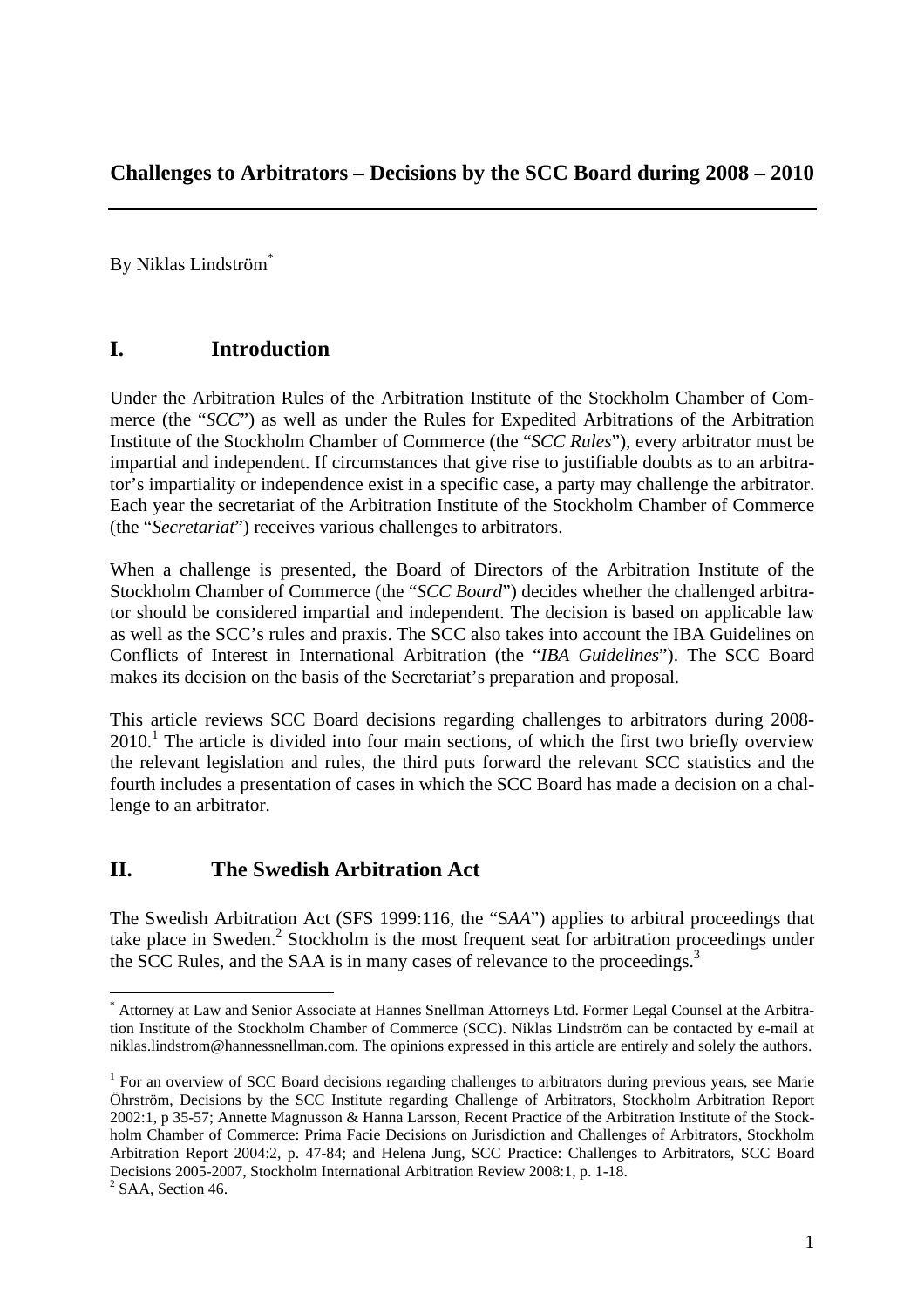According to the SAA, the parties may choose their arbitrators freely. However, each arbitrator chosen by the parties must possess full legal capacity in regard to actions and property.<sup>4</sup> Furthermore, the arbitrator must be impartial. The requirement of impartiality concerns a chairman or sole arbitrator as well as party-appointed arbitrators. If any circumstance exists which may diminish confidence in the arbitrator's impartiality, the arbitrator will be discharged at the request of a party.<sup>5</sup>

It may be noted that the SAA requires an arbitrator to be "*impartial*", whereas the UN-CITRAL Model Law on International Commercial Arbitration requires an arbitrator to be "*impartial and independent*". <sup>6</sup> The SAA does not contain a word equivalent to "*independent*". However, according to the Swedish legislator, the reference to the word "*independent*" in the Model Law does not have a meaning of its own. If circumstances exist which may diminish confidence in the arbitrator's independence, the same circumstance will also diminish confidence in the arbitrator's impartiality. Hence, according to the legislator, a reference to the word "*independent*" is not needed in the SAA.<sup>7</sup>

Assessment of an arbitrator's impartiality under the SAA must result from an objective point of view. If circumstances exist which from a reasonable third person's view give rise to justifiable doubts as to the arbitrator's impartiality, the arbitrator must be discharged. It is not of relevance that the arbitrator may *de facto* be impartial.

Section 8 of the SAA sets out a non-exhaustive list of circumstances that will always be considered as diminishing confidence in the arbitrator's impartiality. These are:

- 1. where the arbitrator or a person closely associated to him is a party, or otherwise may expect notable benefit or detriment as a result of the outcome of the dispute;
- 2. where the arbitrator or a person closely associated to him is the director of a company or any other association which is a party, or otherwise represents a party or any other person who may expect notable benefit or detriment as a result of the outcome of the dispute;
- 3. where the arbitrator has taken a position in the dispute, as an expert or otherwise, or has assisted a party in the preparation or conduct of his case in the dispute; or

 $\frac{1}{3}$ <sup>3</sup> The Swedish Supreme Court recently clarified the effect of the seat of arbitration under Swedish law in its decision rendered on 12 November 2010 in Case No. Ö 2301-09 between RosinvestCo UK Ltd and the Russian Federation. The Supreme Court stated that where the parties have agreed that the proceedings are to take place in Sweden, it is irrelevant if the parties or the arbitrators have decided to hold hearings in other countries, if the arbitrators are not from Sweden, if their duties have been carried out in another country, or if the dispute concerns a contract which otherwise has no connection to Sweden.

<sup>&</sup>lt;sup>4</sup> SAA, Section 7.

<sup>&</sup>lt;sup>5</sup> SAA, Section 8.

<sup>&</sup>lt;sup>6</sup> UNCITRAL Model Law on International Commercial Arbitration, Article 13: "An arbitrator may be challenged only if circumstances exist that give rise to justifiable doubts as to his impartiality and independence, or if he does not possess qualifications agreed by the parties."

<sup>7</sup> See Government Bill 1998/99:35, p. 82.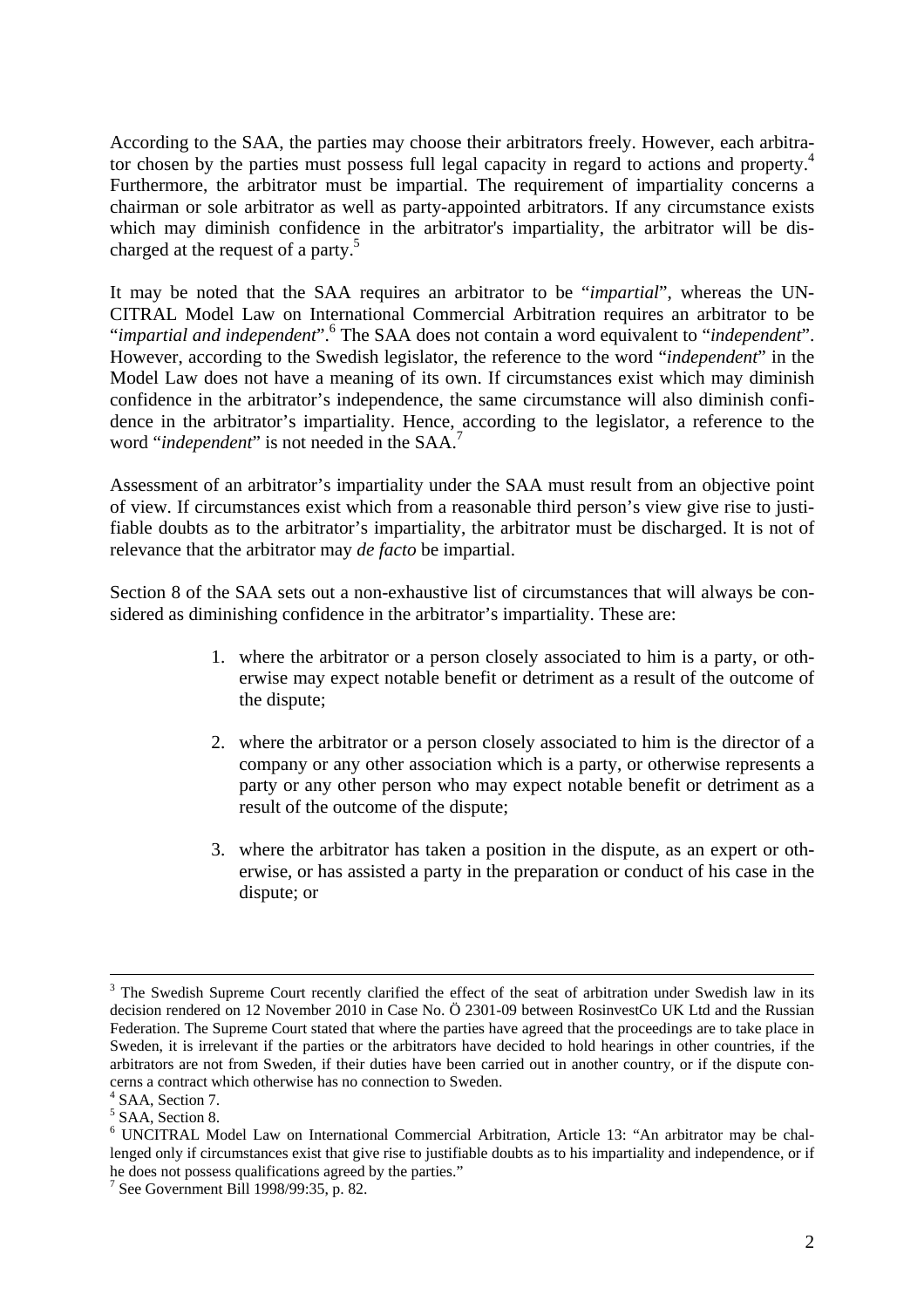4. where the arbitrator has received or demanded compensation in violation of section 39, second paragraph.<sup>8</sup>

As stated, the list is non-exhaustive and serves merely as a list of examples of circumstances under which an arbitrator is not impartial. Hence, an arbitrator may well be considered partial under other circumstances than those listed in the SAA.

According to the SAA, a challenge to an arbitrator must be presented within fifteen days commencing on the date on which the party became aware both of the appointment of the arbitrator and of the existence of the circumstance which may diminish confidence in the arbitrator's impartiality. The challenge must be adjudicated by the arbitrators themselves.<sup>9</sup>

The parties may also agree that an arbitration institution will conclusively determine challenges. When the SCC Rules are applied, all challenges are decided upon by the SCC Board. Decisions by the SCC Board are final.

It may be noted that Swedish courts have recently referred to the IBA Guidelines in their assessment of the impartiality of an arbitrator under the SAA. The Swedish Supreme Court recently decided a challenge against a Swedish arbitration award where the challenging party asserted that one of the arbitrators lacked impartiality due to repeat appointments. The Svea Court of Appeal as first instance decided to dismiss the challenge<sup>10</sup>, a decision which was later upheld on appeal by the Supreme Court<sup>11</sup>. Both judgments refer to some degree to the IBA Guidelines.

The Svea Court of Appeal stated in its reasons that the IBA Guidelines, as well as other domestic and international arbitration rules, "*serve as important guidelines for counsel and arbitrators and also have some relevance as background material when the Court of Appeal now is trying the case applying the provisions of the Arbitration Act.*"

One of the arbitrators in the case had been appointed as arbitrator twice within the last three years by counsel of a certain law firm. The Svea Court of Appeal referred to section 3.3.7 of the IBA Guidelines and stated that "*since the IBA Guidelines provides that an arbitrator during the given period has to have been appointed more than three times, i.e. at least four times, by the same counsel or law firm to be considered not impartial, B.N. cannot with reference to these rules be considered prevented from serving as an arbitrator in the arbitration between Korsnäs and Fortum*".

Finally, the Court of Appeal stated that "*based on an overall assessment, there have objectively been no circumstances that may have diminished confidence in B.N.'s impartiality*."

1

<sup>8</sup> Section 39, second paragraph, of the SAA states: "*An agreement regarding compensation to the arbitrators that is not entered into with the parties jointly is void.*"

 $9$  According to Section 10 of the SAA a party who is dissatisfied with the arbitrators' decision denying a motion or dismissing a motion on the grounds that the motion was not timely filed may apply to the District Court for an order that the arbitrator be removed from his post.<br><sup>10</sup> Svea Court of Appeal, Case T 10321-06, rendered on 10 December 2008.

<sup>&</sup>lt;sup>11</sup> Swedish Supreme Court judgment in Case No. T 156-09, rendered on 9 June 2010.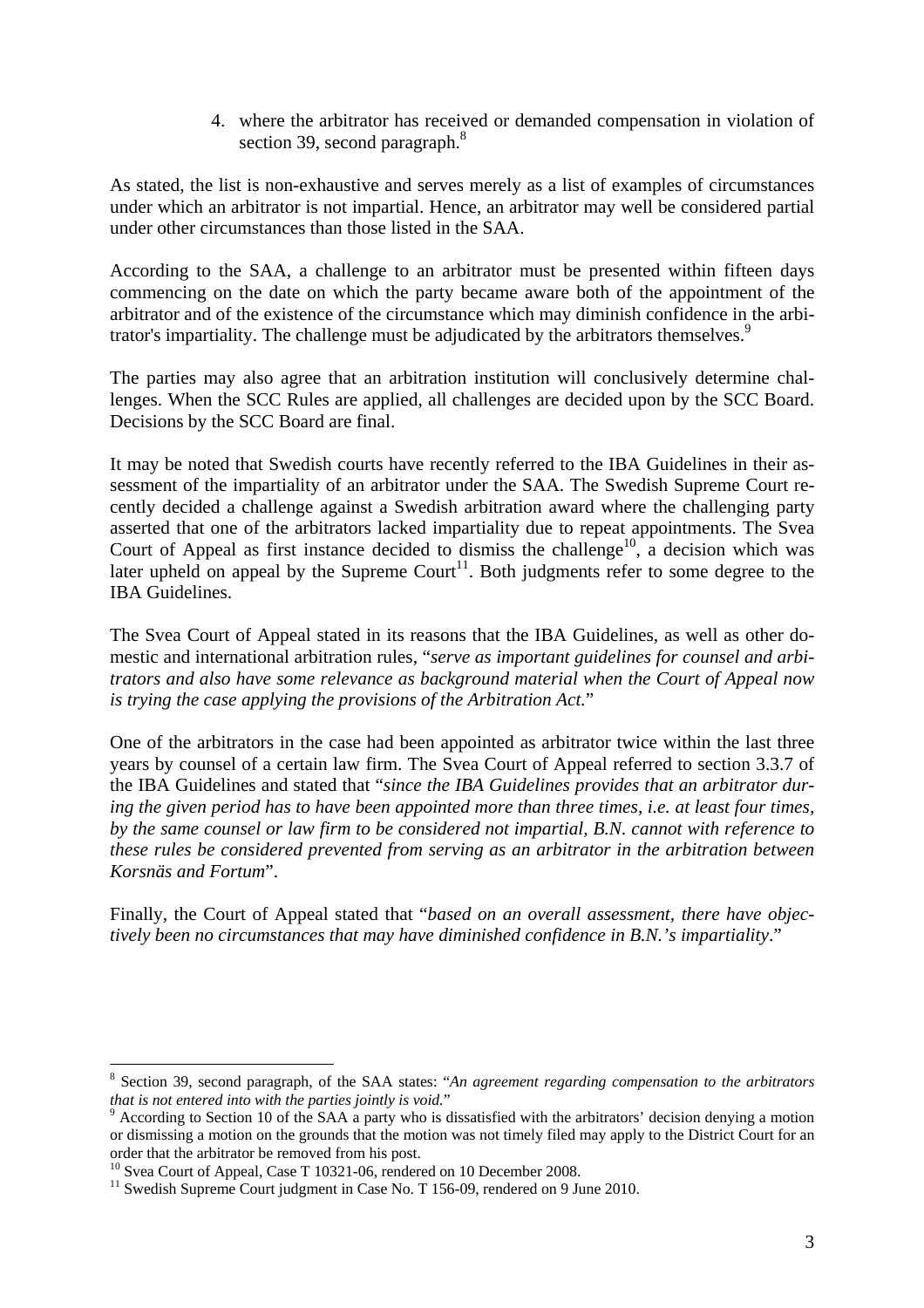# **III. The SCC Rules**

On 1 January 2010 new versions of the SCC Arbitration Rules and the SCC Rules for Expedited Arbitrations entered into force. However, no amendments were made to the rules regarding requirements of an arbitrator's impartiality and independence or regarding challenges to arbitrators.

The SCC has no pre-established list of arbitrators from which arbitrators must be selected. Under the SCC Rules, the parties may appoint any person of any nationality or profession as arbitrator. However, the arbitrator must be impartial and independent.

A person who accepts an appointment as arbitrator must disclose any circumstances which may give rise to justifiable doubts as to their impartiality or independence. In this respect, the SCC provides each arbitrator with a standardized Confirmation of Acceptance form. By filling in and signing the form the arbitrator confirms that they are impartial and independent in the arbitration in question. Furthermore, the arbitrator must either confirm that they are not aware of any circumstance that may give rise to justifiable doubts as to their impartiality or independence or alternatively must disclose such circumstances. An arbitrator must also disclose any circumstances that arise during the course of the arbitration proceedings and which may give rise to justifiable doubts as to the arbitrator's impartiality or independence.

In addition to the confirmation of independence, the arbitrator must also confirm availability stating that the arbitrator, throughout the anticipated duration of the case, can and will dispose the time necessary in order for the case to be settled in the most expeditious and practical manner possible.

The Secretariat provides all parties with a copy of the arbitrators' Confirmation of Acceptance. If the arbitrator does not have anything to disclose, the Confirmation of Acceptance is sent out when the Secretariat refers the case to the arbitral tribunal. If the arbitrator has disclosed any circumstance, the Confirmation of Acceptance is sent out to each party and arbitrator immediately.

In situations where the Confirmation of Acceptance contains a disclosure it is up to the parties to assess its significance and to challenge the arbitrator. Even though the SCC's objective is that arbitrators who do not have anything to disclose are appointed, the SCC does not act *ex officio* in situations where a disclosure has been made. The SCC does not take measures with regard to the disclosure unless the arbitrator is challenged by a party. The parties are free to appoint their arbitrators without the involvement of the SCC.

Under the SCC Rules a party may challenge an arbitrator by submitting a written statement to the Secretariat. The submission must set forth the reasons for the challenge. It is important to note that in the same way as under the SAA, the challenge must be submitted within 15 days as from the date when the circumstances giving rise to the challenge became known to the party. Failure to submit a challenge within the deadline is considered a waiver of the right to challenge.

When the Secretariat receives a challenge to an arbitrator, the Secretariat provides the other party and the arbitrators with the opportunity to comment on the challenge. Normally, the Secretariat asks to receive such comments within seven days.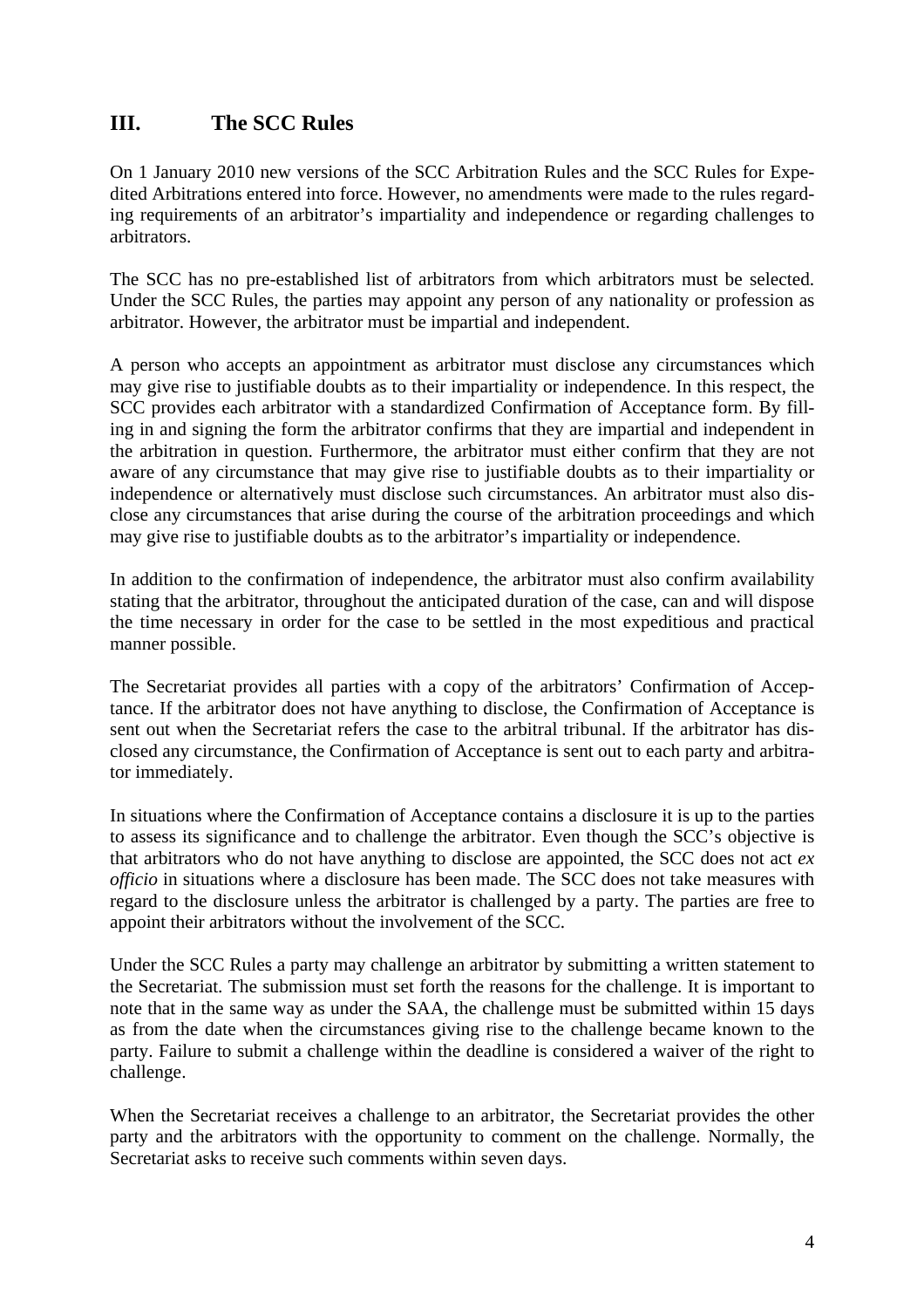After receiving the comments or after the time set for submitting comments has passed, the SCC Board decides upon the challenge.

When necessary, the Secretariat may give the parties the opportunity to submit further statements before the matter is presented to the SCC Board.

If the SCC Board decides to sustain a challenge to an arbitrator, the Board releases the arbitrator from the appointment. The procedure for appointing a replacing arbitrator depends on who originally appointed the arbitrator released from their appointment. If the arbitrator being replaced was party appointed, that party must as a general rule appoint the new arbitrator. In other situations, the new arbitrator is appointed by the SCC Board.

# **IV. Statistics**

During 2008 – 2010 a total of 588 arbitral proceedings were initiated at the SCC. The number of arbitral proceedings initiated at the SCC has increased during recent years and 2008-2010 are, in fact, the three busiest years at the SCC so far.

During 2008-2010 the Board made 14 decisions on challenges to arbitrators. This number reflects the number of decisions made during those years without taking into consideration during which year the arbitration in question was initiated. Challenges were presented under the SCC Arbitration Rules (9 challenges), the SCC Rules for Expedited Arbitrations (2 challenges) and the UNCITRAL Arbitration Rules (3 challenges).

The number of proceedings initiated and SCC Board decisions on challenges to arbitrators in 2008 – 2010 is illustrated in the table below.

| Year | Number of<br>proceedings initiated on challenges | Number of SCC Board decisions |
|------|--------------------------------------------------|-------------------------------|
|      |                                                  |                               |
| 2008 | 176                                              |                               |
| 2009 | 215                                              |                               |
| 2010 |                                                  |                               |

SCC Board decisions on challenges in relation to the total number of arbitrations are further illustrated in the chart below.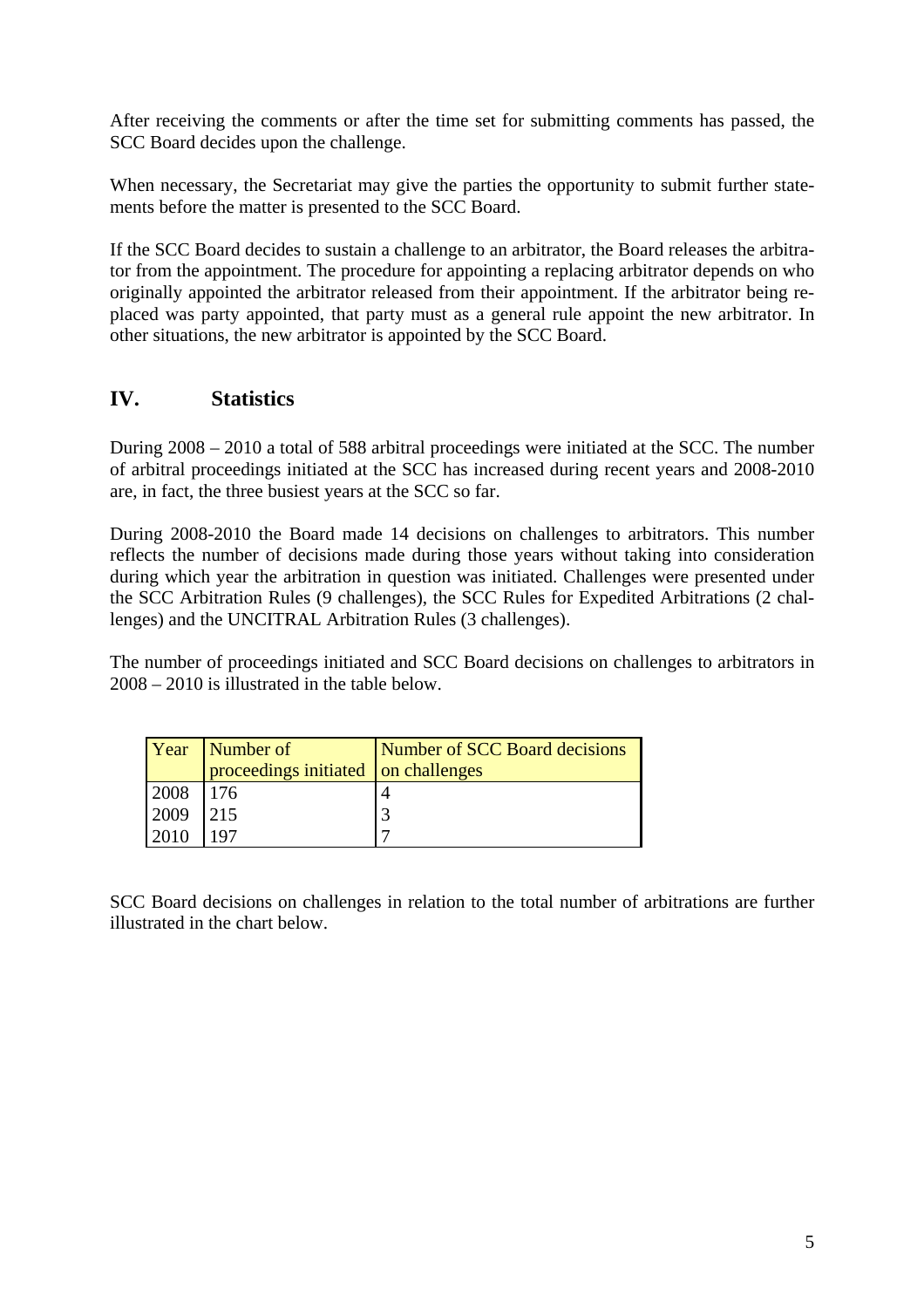

When discussing the number of decisions it is important to note that only challenges that give rise to an actual decision by the SCC Board are included.

It happens that an arbitrator resigns voluntarily when challenged, e.g. because the arbitrator feels that they do not want to remain on the arbitral tribunal if they do not enjoy the confidence of all parties. Furthermore, according to the SCC Rules an arbitrator must resign if the other party agrees to the challenge presented by one of the parties (this provision was included in the SCC Rules of 2007). The types of situations mentioned do not give rise to a decision by the SCC Board and hence are not reflected in the statistics.

# **V. Recent decisions by the SCC Board**

# **V.1 Challenges presented in 2008 - 2010**

Naturally, challenges to arbitrators are presented on various grounds. A common reason for doubts as to an arbitrator's impartiality and independence is the arbitrator's or the arbitrator's law firm's previous relationship with one of the parties or counsel representing the parties.

Other grounds for challenges during 2008 – 2010 include the son of one of the arbitrators joining the law firm acting as counsel for one of the parties (the challenge was sustained); an alleged *quid pro quo* relationship between a party's counsel, who was listed as an arbitrator by an arbitration institution, and the arbitrator who was the chairman of the same arbitration institution (the challenge was dismissed); a challenge based on alleged breach of confidentiality and undisclosed use of law clerks (the challenge was dismissed) and a challenge in a mat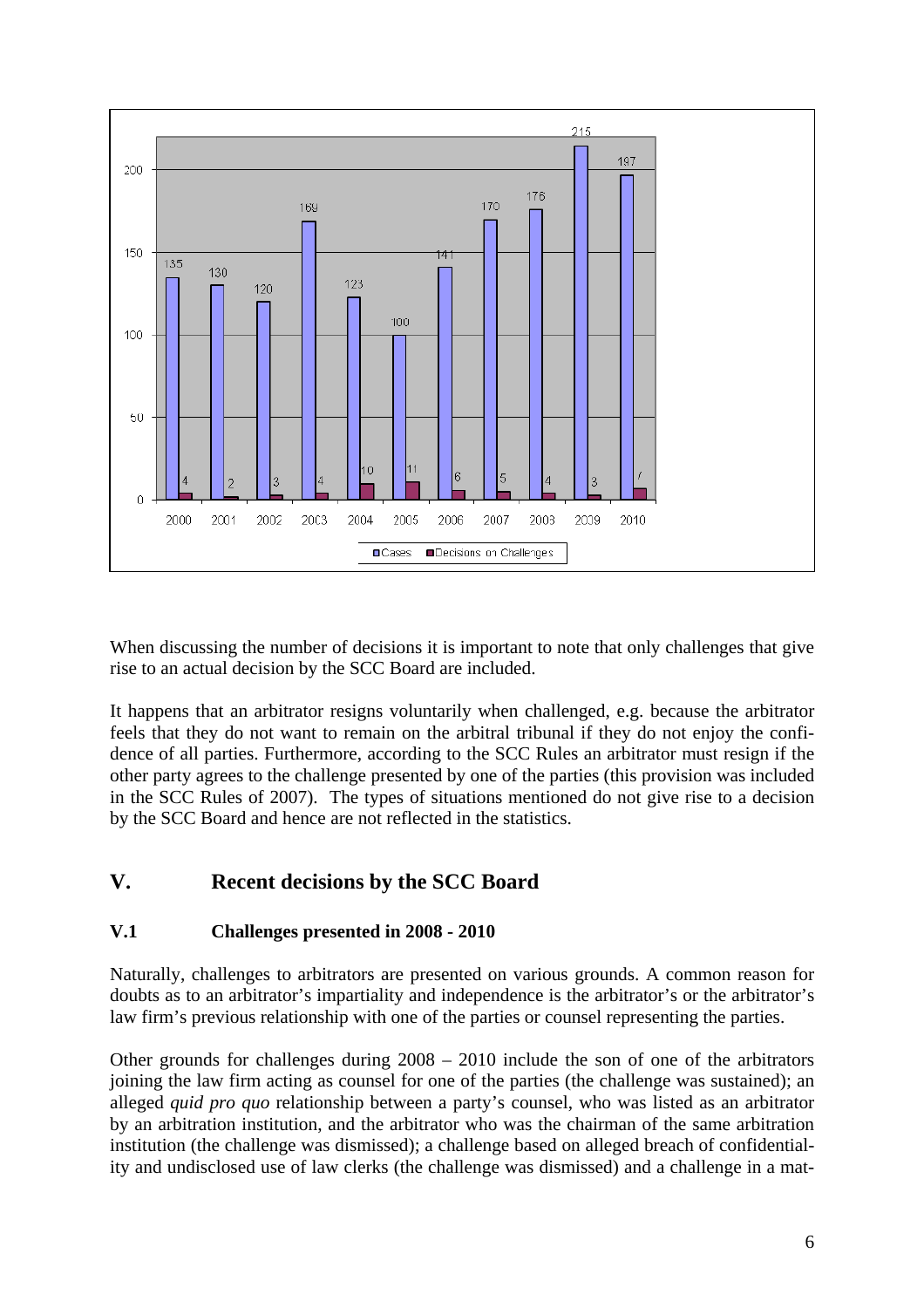ter where a personal friend of an arbitrator had participated as arbitrator in another tribunal which had already decided upon the same matters as would be decided upon by the tribunal in which the challenged arbitrator participated (the challenge was dismissed).

In one case the date for rendering the final award had been set to only a few days after the arbitral tribunal was to decide on its jurisdiction. A challenge was presented on the ground that the only award possible within the time frame was that the SCC lacks jurisdiction. By asking for an extension of only two weeks it appeared to the claimant as though the arbitrator had already concluded, before having taken part in the parties' pleadings on the jurisdiction issue, that the SCC lacks jurisdiction (the challenge was dismissed).

In the following, some challenges are presented in more detail. Presentation of cases includes a summary of the submissions presented by the parties and arbitrators, but no reasons. The SCC does not provide reasons for its decisions.

# **V.2 Challenges Dismissed by the SCC Board**

# **CASE 1: SCC Arbitration V (137/2008)**

Challenge by the respondent to the chair and the arbitrator appointed by the claimants.

**Nationality of the parties:**  Claimants: Sweden Respondent: Sweden

**Seat of arbitration:**  Gothenburg, Sweden

# **Nationality of the arbitrators:**

Chair: Sweden Arbitrator appointed by the claimants: Sweden Arbitrator appointed by the respondent: Sweden

**Nationality of counsel:**  For claimants: Sweden For respondent: Sweden

**Applicable rules:**  SCC Arbitration Rules

**Language:**  Swedish

# **Background:**

The parties had entered into a share purchase agreement. The claimants initiated arbitration proceedings claiming that the respondent was obligated to pay the remaining part of the purchase price.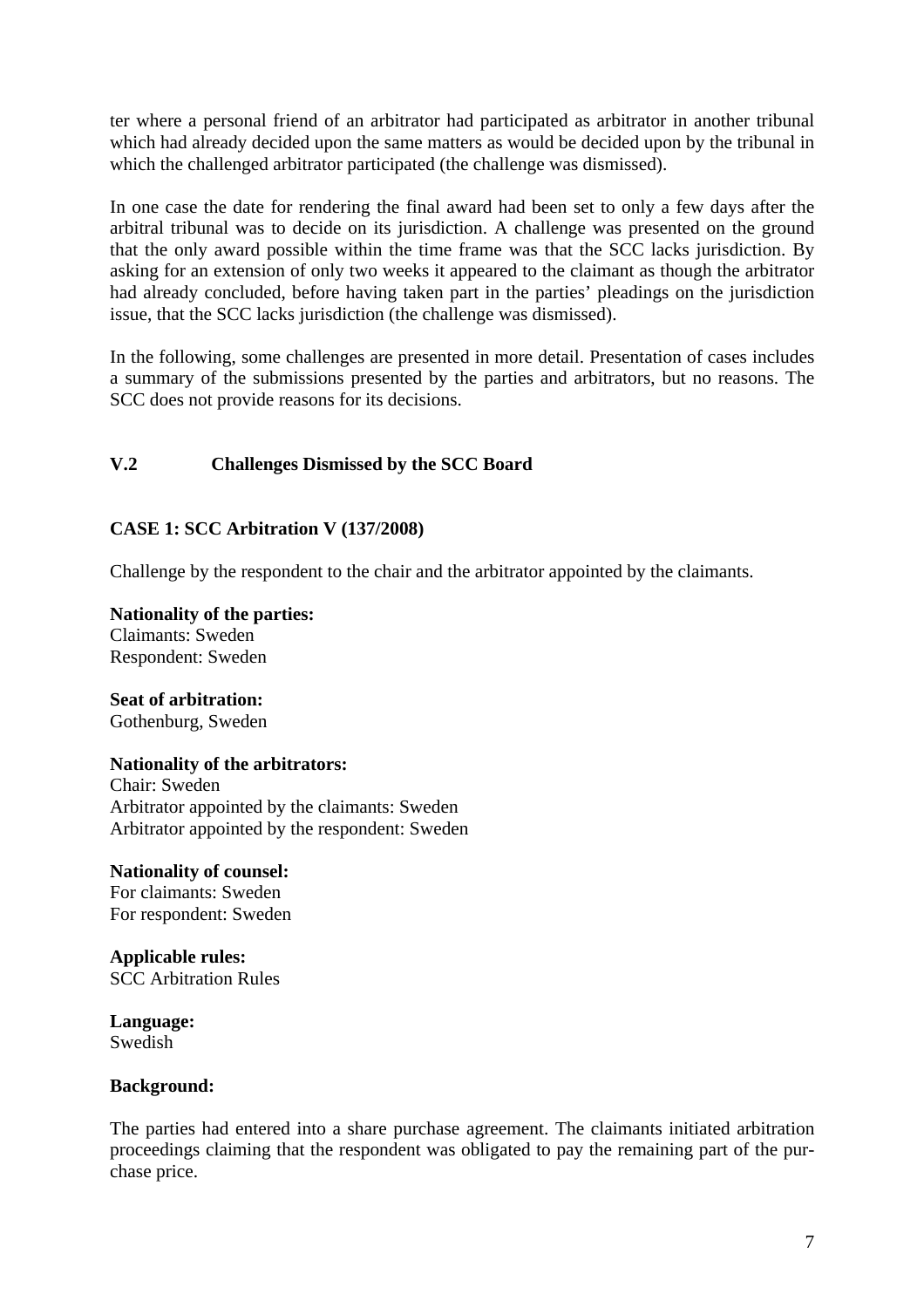### **Challenge to the Chair and the Arbitrator Appointed by the Claimants:**

One day before the scheduled main hearing the arbitrator appointed by the claimants informed the parties that he had an ongoing business relationship with the firm at which a witness called by the claimants was working as consultant. Even though the arbitrator did not normally have any contact with the witness, he had been in contact with him in connection with a few of his assignments. Finally, the arbitrator stated that the circumstance mentioned did not disqualify him as arbitrator but the parties should nevertheless be aware of it.

Additionally, the chair of the arbitral tribunal informed the parties that he had worked together with the witness in certain matters where the witness had acted as expert.

The respondent challenged the chair and the arbitrator appointed by the claimants. The respondent stated that the pending dispute concerned, e.g., the manner in which the consultant called as witness had handled certain valuation questions. According to the respondent, the confidence placed in the testimony of the consultant could be decisive in the matter. The close relationship between, on the one hand the consultant and the claimants and, on the other hand, between the consultant and two of the arbitrators, were circumstances that could disturb the confidence placed in the arbitrators.

The respondent submitted that even the fact that the arbitrators had considered it necessary to disclose their relationships with the witness should be construed as the arbitrators finding that the fact might be of relevance from an impartiality point of view.

# **Statement by the Claimants:**

The claimants opposed the challenge and submitted that contacts between the arbitrators and the witness were not of such magnitude or character as to influence the impartiality of the arbitrators.

### **Statement by the Chair:**

The chair submitted that over several years he had represented different parties in matters concerning liability of consultants. In connection with these matters, the chair had been in contact with the witness on four different occasions. In those cases the witness had acted as an expert for both the party represented by the chair as well as for opposing parties. The chair noted that the witness was frequently contacted as an expert by professional firms in general, as well as by their opposing parties.

### **Statement by the Arbitrator Appointed by the Claimants:**

The arbitrator appointed by the claimants submitted that he frequently advises the firm where the witness was working, on its internal matters. In these internal matters the arbitrator had on a few occasions been in contact with the witness but he had never worked with him for a mutual client.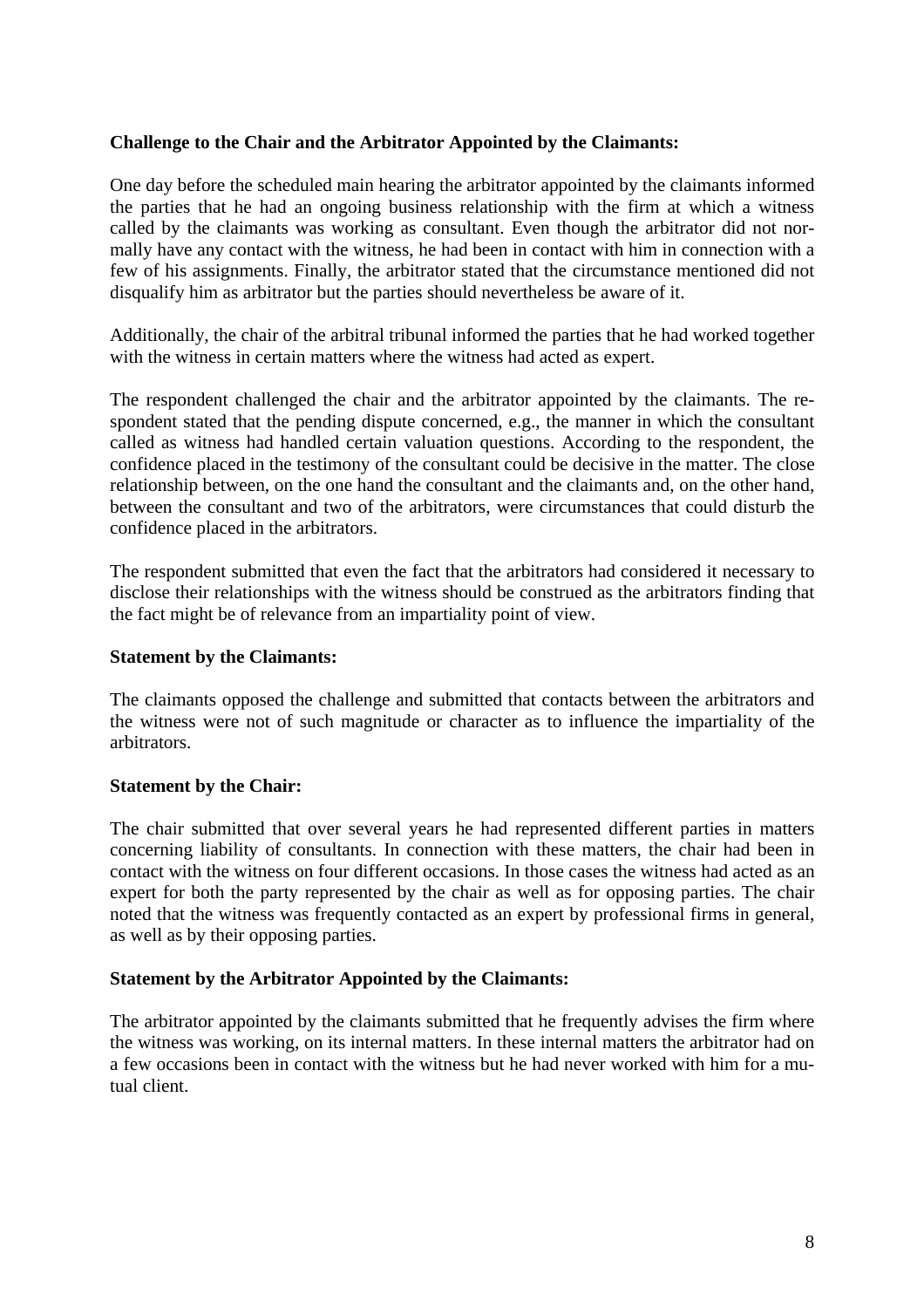### **Decision by the SCC Board:**

The SCC Board did not find any ground for disqualifying either of the arbitrators. The challenges were dismissed.

### **CASE 2: SCC Arbitration V (001/2010)**

Challenge to the chair.

**Nationality of the parties:**  Claimants: Sweden Respondent: Sweden

**Seat of arbitration:**  Stockholm, Sweden

**Nationality of the arbitrators:**  Chair: Sweden Arbitrator appointed by the claimants: Sweden Arbitrator appointed by the respondent: Sweden

**Nationality of counsel:**  For claimants: Sweden For respondent: Sweden

**Applicable rules:**  SCC Arbitration Rules

**Language:**  Swedish

### **Background:**

The dispute concerned payment of an arranger's fee in connection with purchase of real estate.

The arbitral tribunal consisted of three arbitrators. The SCC Board had appointed the chair with the claimant and respondent each appointing one co-arbitrator.

### **Challenge to the Chair:**

The claimants challenged the chair. The challenge was based on circumstances revealed in a letter sent to the claimants' counsel by the arbitrator appointed by the claimants.

In his letter the arbitrator appointed by the claimants stated that he had acted as counsel in an arbitration in which the chair's spouse had acted as opposing counsel. During those proceedings, the chair's spouse had, in the opinion of the arbitrator, acted in a manner which caused strong conflict between counsel.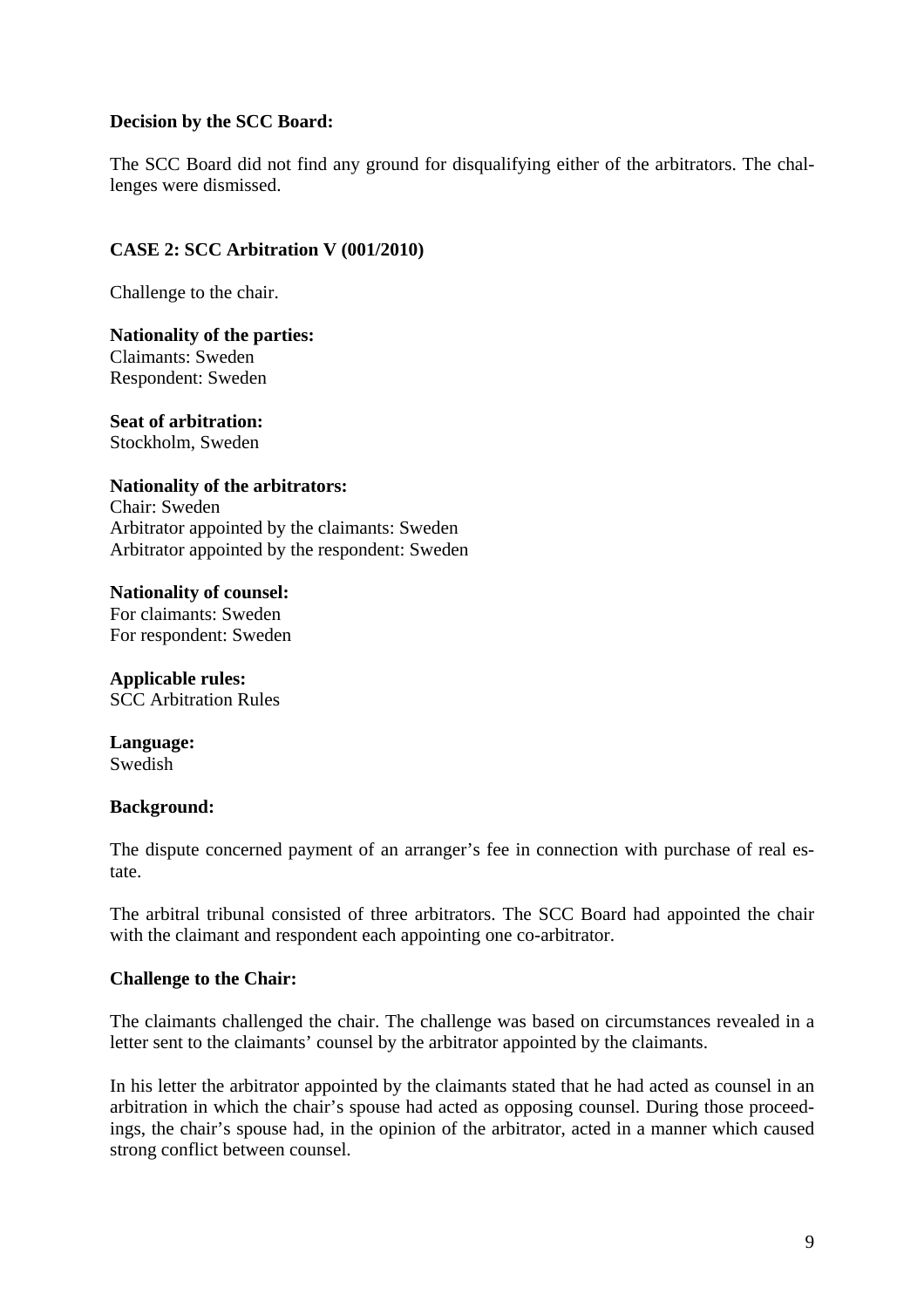The arbitrator appointed by the claimants had strongly criticized the chair's spouse during these previous proceedings and it was the arbitrator's understanding that the chair's spouse was strongly averse to the arbitrator.

Even though the antagonism between the arbitrator appointed by the claimants and the chair's spouse could not burden the chair, the arbitrator appointed by the claimants stated he had reason to believe that the chair had been influenced by the views of the spouse.

Finally, the claimants' counsel pointed out that he had also criticized the chair's spouse in another matter and it was possible that the chair was aware of this criticism.

### **Statement by the Respondent:**

The respondent opposed the challenge. According to the respondent, there were no such circumstances as would give rise to justifiable doubts as to the chair's impartiality or independence.

### **Statement by the Challenged Arbitrator:**

The chair was not aware of professional contacts between the spouse and the arbitrator appointed by the claimants or the claimants' counsel, and the chair could therefore not comment on those circumstances.

### **Decision by the SCC Board:**

The SCC Board did not find any ground for disqualifying the arbitrator. The challenge was dismissed.

# **CASE 3: Arbitration U (045/2008)**

Challenge by the claimant to the arbitrator appointed by the respondents.

### **Nationality of the parties**:

Claimant: the United States of America Respondents: the Russian Federation

**Seat of arbitration:**  Stockholm, Sweden

**Nationality of the arbitrators:**  Chair: Switzerland Arbitrator appointed by the claimant: Sweden Arbitrator appointed by the respondents: Russia

**Nationality of counsel:**  For claimant: Russia, Canada, Sweden For respondents: Russia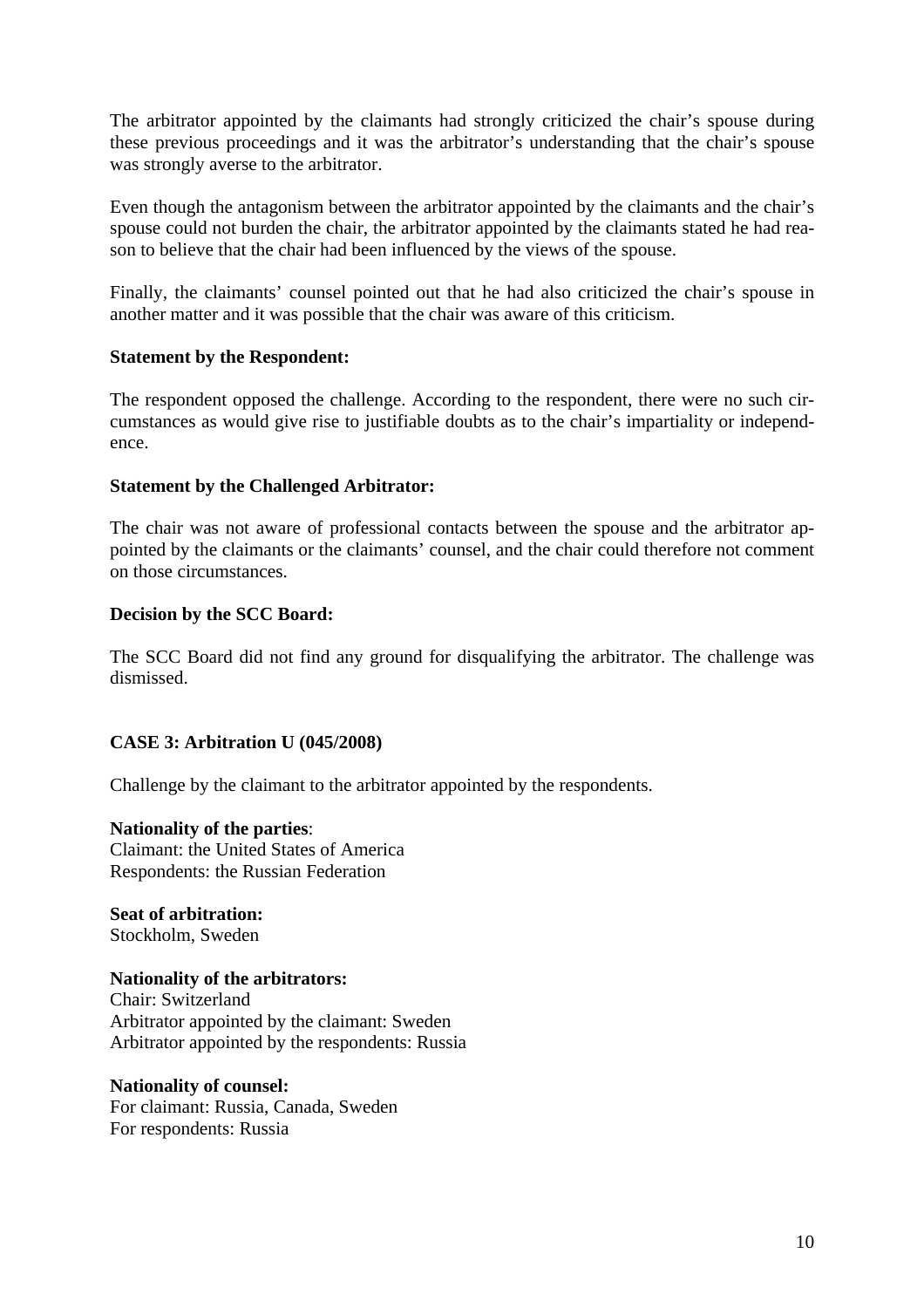**Applicable rules:**  UNCITRAL Arbitration Rules

**Language:**  English

### **Background**:

The Parties had entered into a joint venture agreement regarding a large development in Russia. The claimant claimed damages for various breaches of the agreement.

The arbitration was conducted under the UNCITRAL Arbitration rules and the SCC acted as appointing authority.

# **Challenge to the Arbitrator Appointed by the Respondents:**

The claimant challenged the arbitrator appointed by the respondents in a letter to the respondents. Following the challenge, the respondents informed the claimant that they were unwilling to withdraw their arbitrator. Against this background the claimant decided to exercise its right to have the SCC as the appointing authority to determine whether to uphold the claimant's challenge.

In its challenge the claimant pointed out that under Article 10 of the UNCITRAL Arbitration Rules "*any arbitrator may be challenged if circumstances exist that give rise to justifiable doubts as to the arbitrator's impartiality or independence*".

The claimant did not question the integrity of the challenged arbitrator. However, according to the claimant the arbitrator had been a long-time academic and legal advisor to two high officials of the Russian government who were closely aligned with the respondents' interests in the arbitration proceedings. It was clear, according to the claimant, that the arbitrator had worked with the officials in an official capacity and knew them on a very personal level.

One of the respondents in the dispute was the administrative body of a Russian city. Hence, it was clear that high officials of the Russian government had an interest in the dispute.

Moreover, the persons mentioned had been officials of the city during the relevant period of the matters in dispute. According to the claimant, the officials and their closest associates were intimately involved in the transactions that were to be at issue in the arbitration and it was likely that these persons would have to testify in the arbitration. This would put the arbitrator in an "*impossible situation*".

### **Statement by the Respondents:**

One of the respondents commented on the challenge.

Firstly, the respondent pointed out that according to Article 24(1) of the UNCITRAL Arbitration Rules "*each party shall have the burden of proving the facts relied on to support his claim*". According to the respondent, the claimant had not provided satisfactory evidence in relation to the circumstances referred to, wherefore the challenge should be dismissed.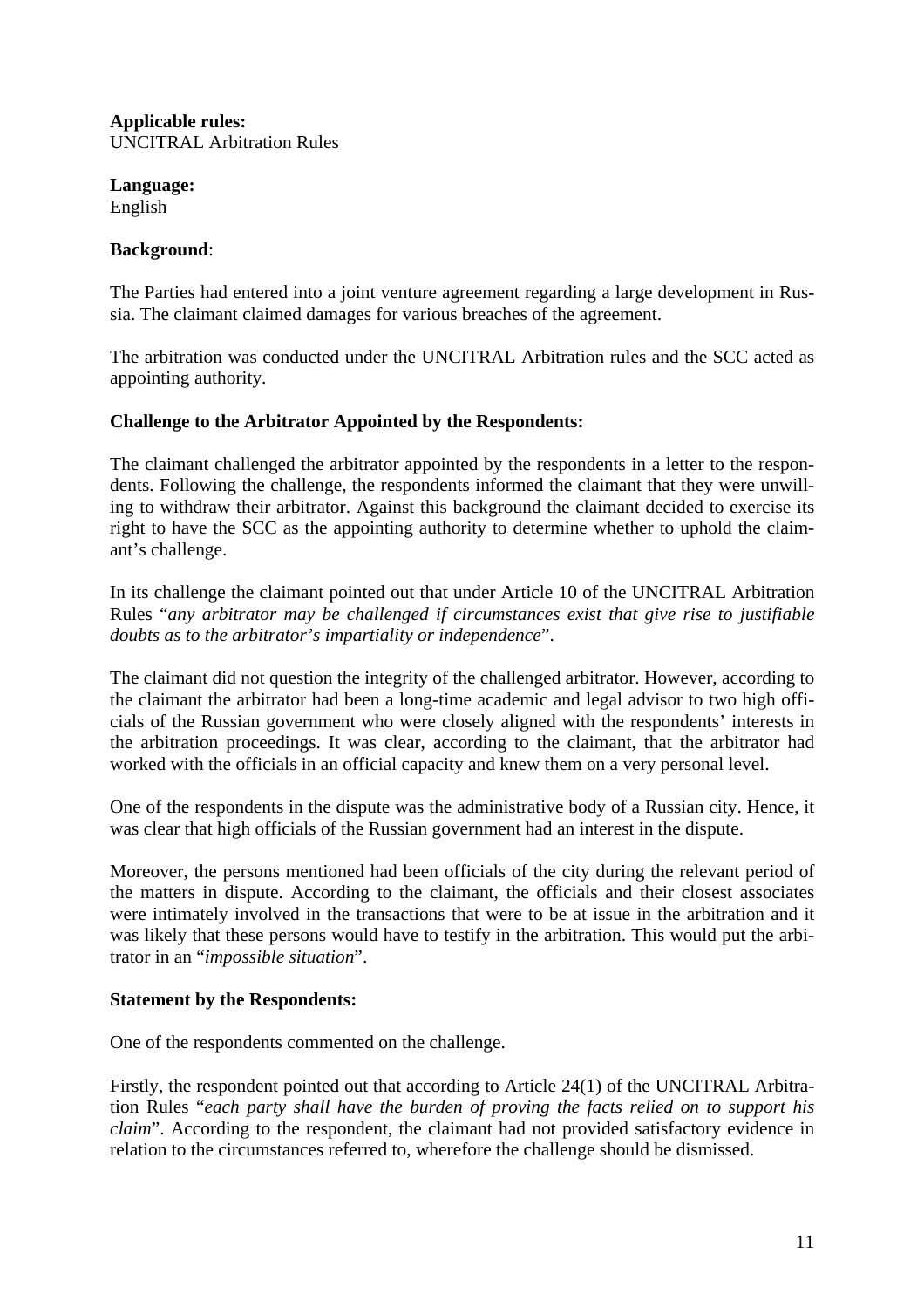Secondly, the challenge was without ground even if the circumstances referred to were correct. According to the respondent, neither of the officials mentioned had any legally significant connection with the respondents. Nor did they have any interests in relation to the subject matter of the dispute.

### **Statement by the Challenged Arbitrator:**

The challenged arbitrator did not submit any comments on the challenge.

### **Statement by the Claimant:**

In its statement the claimant argued that neither the respondent nor the challenged arbitrator himself had disputed any of the facts presented by the claimant. Hence, the facts remained undisputed. According to the claimant, both the respondent and the arbitrator had conceded by their silence that the arbitrator was a friend and former colleague of the officials mentioned, and that these two officials and their closest associates were intimately involved in the transactions that were to be at issue in the arbitration. Hence, the arbitrator should be released from his appointment.

### **Decision by the SCC Board:**

The SCC Board did not find any ground for disqualifying the arbitrator. The challenge was dismissed.

### **V.3 Challenges Sustained by the SCC Board**

### **CASE 4: Arbitration U (207/2009)**

Challenge by the claimant to the arbitrator appointed by the respondents.

### **Nationality of the parties**: Claimant: the United States of America Respondents: the Russian Federation

**Seat of arbitration:**  Stockholm, Sweden

### **Nationality of the arbitrators:**

Chair: Switzerland Arbitrator appointed by the claimant: Sweden Arbitrator appointed by the respondents: Russia

### **Nationality of counsel:**

For claimant: Russia, Canada, Sweden For respondents: Russia, Sweden

**Applicable rules:**  UNCITRAL Arbitration Rules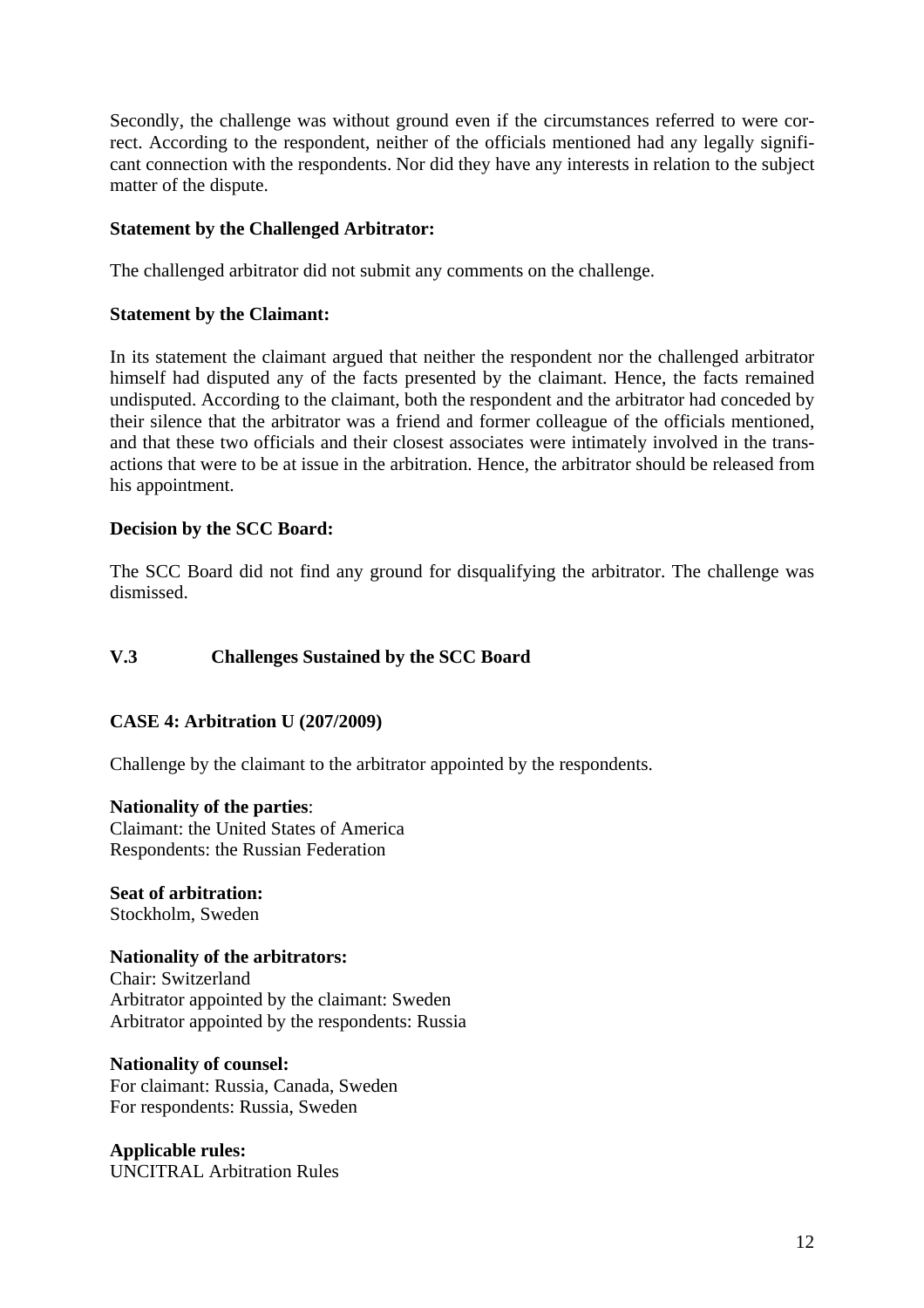**Language:**  English

# **Background**:

The factual background to the dispute is the same as in CASE 3 (U 045/2008) above.

# **Challenge to the Arbitrator Appointed by the Respondents:**

The claimant challenged the arbitrator appointed by the respondents. The claimant based its challenge on the following.

Firstly, the arbitrator had been elected as a member of the board of directors of a large corporation in which a majority of the controlling interest was held by a party closely connected to the respondents. According to the claimant, it was evident that a member of the board of directors of that company could not be impartial and independent in arbitral proceedings where parties closely related to the biggest owner of the company were respondents, and the interests of the owner were closely related to the interests of the respondents.

Secondly, the arbitrator had served as an advisor on legal matters to one of the respondents and its agencies in 1993, 1994, 1999 and 2005. He also served as a member of a city advisory body on issues relevant for one of the respondents. The claimant pointed out that, according to the IBA Guidelines, providing services in the past to one of the parties may give rise to justifiable doubts as to the impartiality of an arbitrator.

Thirdly, the claimant referred to a newspaper article, according to which a partner of the arbitrator's law firm had been the official legal advisor to four successive heads of one of the respondents.

The claimant explained that the official legal advisor provides direct legal advice concerning the most important legal matters. Hence, it was a virtual certainty that the arbitrator's partner – who occupied the position as legal adviser when the contract in dispute was negotiated, and during the first four years when it was in effect – had provided important legal advice concerning the contract. According to the claimant, the arbitrator's partner had thus provided direct legal advice to one of the parties to the pending arbitration concerning the subject matter of the arbitration.

Fourthly, the arbitrator's law firm had received material benefits from one of the respondents. In particular the firm had been granted the right to use an apartment designated for living quarters as its office, which ensured the firm access to low cost office space.

The claimant finally pointed out that in court proceedings the arbitrator had withdrawn from sitting as a judge in a case against a party closely connected to the respondents. In that case, the arbitrator's impartiality was questioned on the same grounds as presented above.

According to the claimant, the arbitrator had in the pending arbitration proceedings failed to properly disclose these conflicts of interest.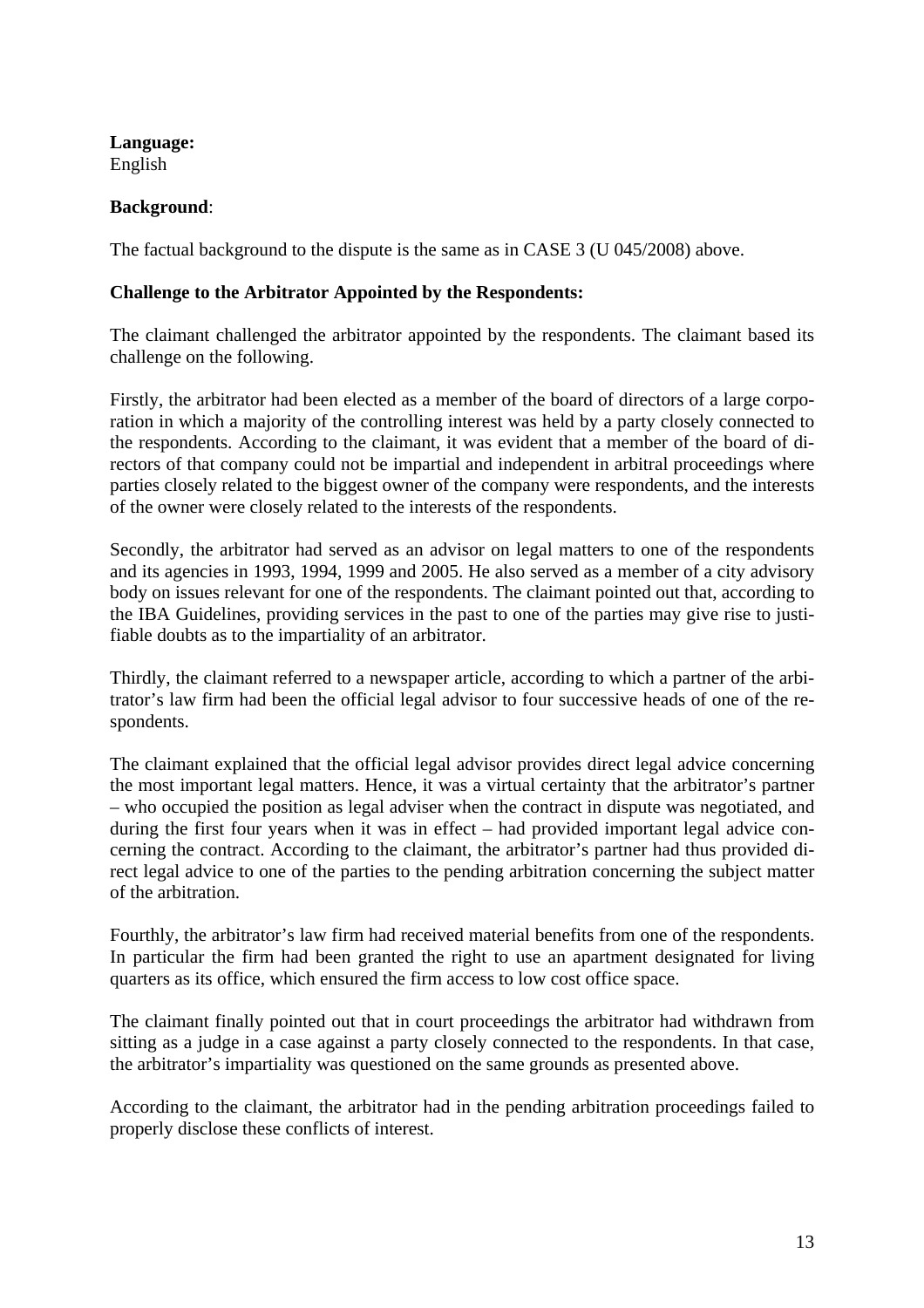### **Statement by two of the Respondents:**

The respondents objected to the challenge.

Firstly, according to the respondents, there was no relevant connection between the owner of the majority of the shares in the company in which the arbitrator was a member of the Board of Directors, and the respondents.

Secondly, the respondents did not contest the arbitrator's involvement in a number of expert panels. However, they argued that these activities were of a purely expert and scientific nature and were performed on a *pro bono* basis. The expert activities were not related to the present arbitration.

Thirdly, the respondents confirmed that the arbitrator's partner had, as claimed, indeed been employed as a legal assistant to one of the respondents. The employment had, however, ended more than ten years ago. Furthermore, the partner's position did not imply any controlling, supervisory or management functions and, in any case, the partner had not been involved in the project that was the subject matter of the arbitration. The respondent referred to the IBA Guidelines and stated that similar facts as in this case could not be found either on the red list or the orange list of the guidelines.

Fourthly, the respondents agreed with the claimant that the arbitrator's law firm had been allowed by order of one of the respondents to use an apartment designated for living quarters as office space. However, according to the respondents, neither the arbitrator nor his law firm had received any monetary or material benefits from the change of the apartment's status. Furthermore, the change was not of an exceptional or privileged nature.

Fifthly, the respondents also agreed that the arbitrator had withdrawn from sitting as judge in the court proceedings referred to by the claimant. In the case mentioned, none of the respondents in the pending arbitration proceedings had been a party. The arbitrator had withdrawn voluntarily.

# **Statement by the Challenged Arbitrator:**

The arbitrator did not comment on the challenge. On an earlier occasion he had stated that, in his opinion, there were no circumstances which could affect his impartiality in the pending arbitral proceedings.

### **Decision by the SCC Board:**

The challenge was sustained. The arbitrator was released from his appointment.

# **CASE 5: SCC Arbitration V (018/2009)**

Challenge by the respondents to the arbitrator appointed by the claimant.

**Nationality of the parties:**  Claimant: Sweden Respondents: Sweden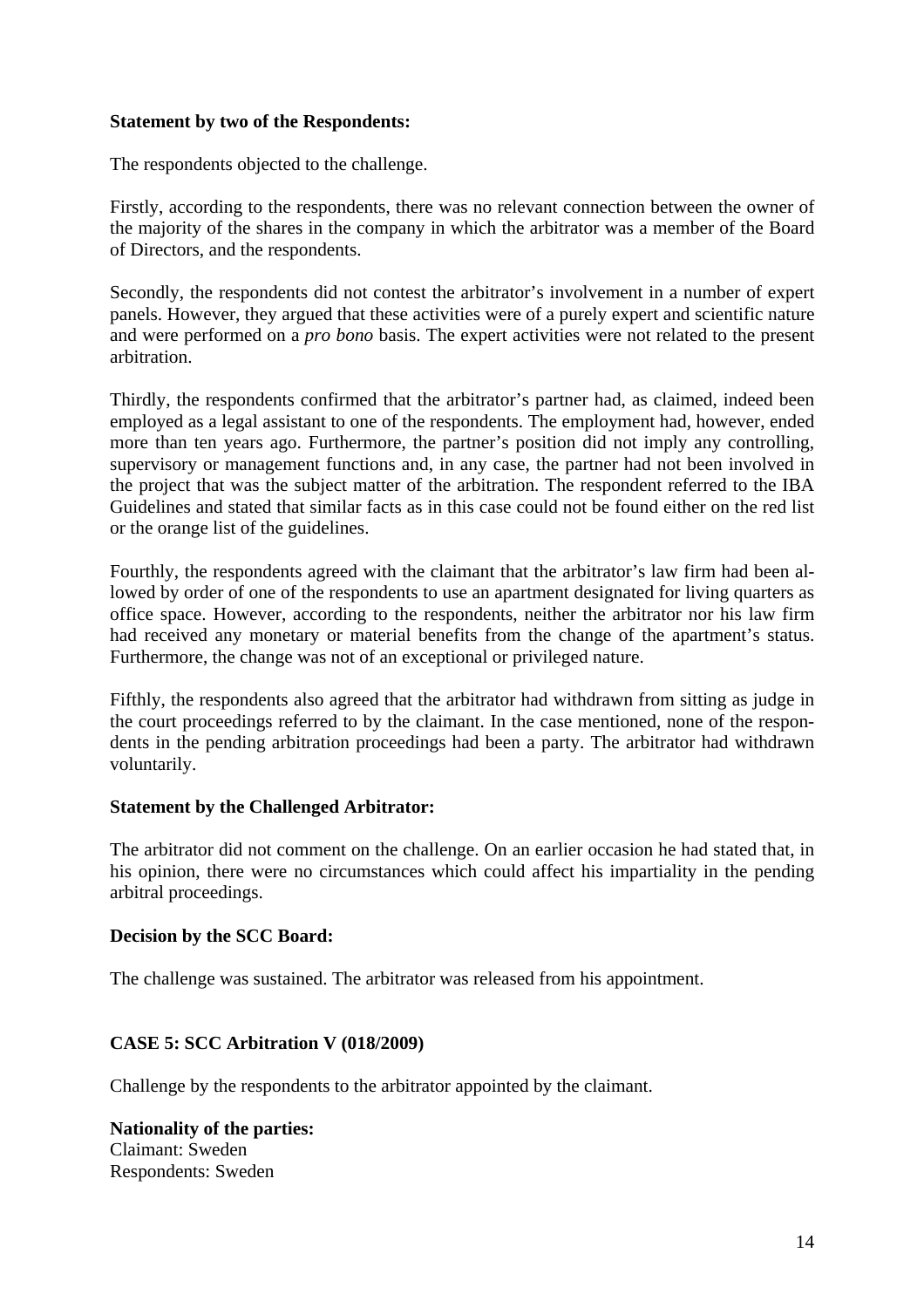**Seat of arbitration:**  Stockholm, Sweden

**Nationality of the arbitrators:**  Chair: Sweden Arbitrator appointed by the claimant: Sweden Arbitrator appointed by the respondents: Sweden

### **Nationality of counsel:**

For claimant: Sweden For respondents: Sweden

**Applicable rules:** 

SCC Arbitration Rules

**Language:**  Swedish

### **Background:**

The claimant filed a request for arbitration seeking damages based on an allegation that the respondents had not placed all daily income in a bank account in accordance with an agreement between the parties.

### **Challenge to the Arbitrator Appointed by the Claimant:**

The respondents challenged the arbitrator appointed by the claimant. The challenge was based on two separate grounds.

Firstly, according to the respondents, the claimant had appointed the same person as arbitrator on several occasions. Hence, the arbitrator could not be considered impartial.

Secondly, the arbitrator had previously been the chairman of a branch organisation and was currently a member of the branch organisation's ethical board. Two companies controlled by the claimant were members of the organization.

### **Statement by the Challenged Arbitrator:**

In his statement the challenged arbitrator firstly stated that he could not, with reference to the confidentiality rule in Article 46 of the SCC Rules, disclose whether the claimant had previously appointed him as arbitrator, as alleged by the respondents.

Secondly, the arbitrator stated that the branch organisation is an organisation for the branch in general, not only for parties representing certain positions. The board of directors as well as the ethical board consists of representatives of different positions in the branch. The arbitrator's engagement in the branch organisation should merely be regarded as positive and as promoting the making of an objective and independent award.

The claimant did not submit any statement in the matter.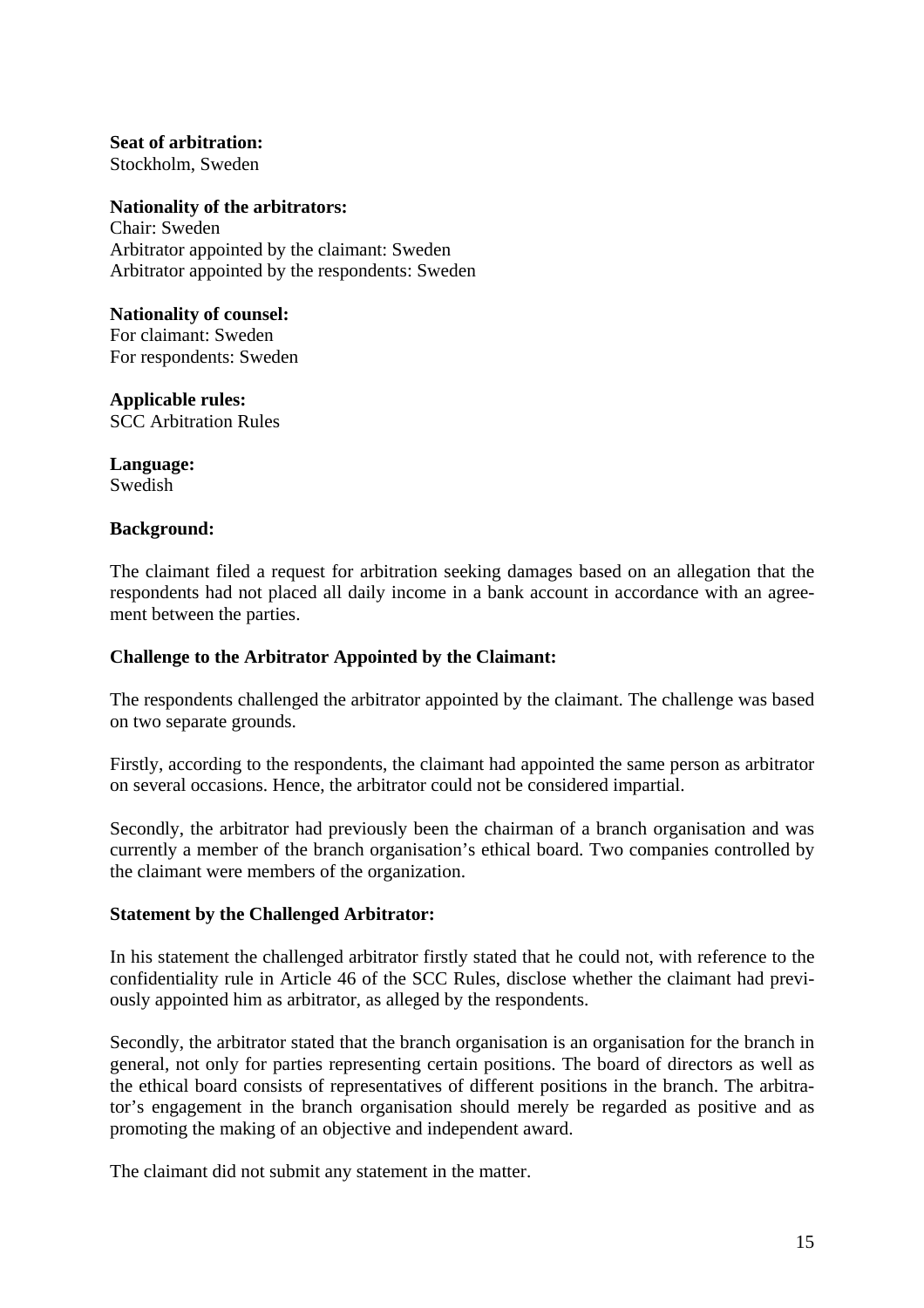### **Decision by the SCC Board:**

The SCC Board decided to sustain the challenge. The arbitrator was released from his appointment.

### **CASE 6: SCC Arbitration V (068/2010)**

Challenge by the respondent to the arbitrator appointed by the claimant.

**Nationality of the parties:**  Claimant: Sweden Respondent: Netherlands Antilles

**Seat of arbitration:**  Stockholm, Sweden

# **Nationality of the arbitrators:**

Chair: France Arbitrator appointed by the claimant: Sweden Arbitrator appointed by the respondent: Sweden

**Nationality of counsel:**  For claimant: Sweden For respondent: Sweden

**Applicable rules:**  SCC Arbitration Rules

**Language:**  English

### **Background:**

The parties had entered into a software licence agreement under which the claimant granted the respondent a licence to use certain software developed by the claimant. After the respondent had alleged that the claimant had breached the agreement between the parties, the claimant filed a request for arbitration claiming a declaratory judgement that the claimant had not committed any breaches of contract entitling the respondent to damages.

# **Challenge to the Arbitrator Appointed by the Claimant:**

In his confirmation of acceptance the arbitrator appointed by the claimant disclosed that his firm had had four matters involving the claimant, two for and two against. According to the arbitrator, all matters were unrelated to the current dispute.

The respondent raised a preliminary challenge to the arbitrator. The respondent requested the arbitrator to provide further information on the character, subject-matter and duration of the matters referred to by the arbitrator in his confirmation of acceptance.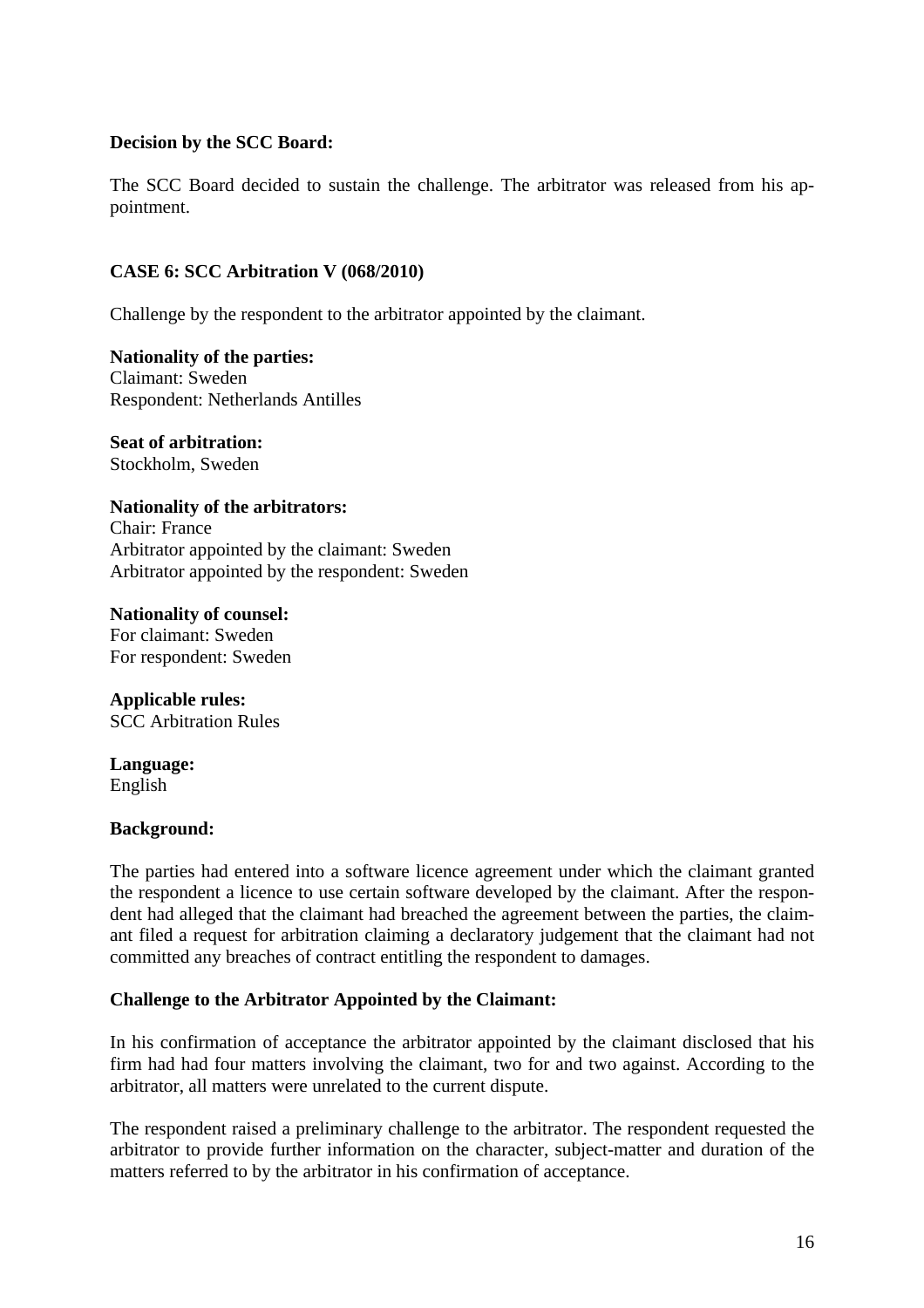### **Statement by the Arbitrator Appointed by the Claimant:**

In his answer to the preliminary challenge the arbitrator corrected the information provided in his confirmation of acceptance by stating that there had, in fact, been three matters with the claimant as a client. He explained the three matters as follows:

- The first matter was a potential patent dispute handled by another office of the firm in 2006. The matter was settled. The office had spent some 5 hours on the matter.
- The second matter concerned a trademark infringement and was handled by another office of the firm in 2006 and 2007. The case was settled. Some 90 hours of work was spent on the project.
- The third matter concerned a potential patent infringement and was handled by another office of the firm in 2004 and 2005. The office spent about 80 hours on the matter.

The arbitrator referred to the IBA Guidelines orange list, section 3.1.4, according to which the timeframe for a potential conflict is three years. The arbitrator's firm had represented the claimant up to April 2007, when the last bill to the claimant was sent, and the appointment as arbitrator was accepted in April 2010.

With respect to the two matters adverse to the claimant, the arbitrator firstly stated that another office of the firm had represented a third party in a potential corporate transaction with the claimant. The final bill was issued in February 2005.

Secondly, the arbitrator stated that his firm had represented an entity in a corporate transaction with, among others, the claimant across the table. The arbitrator was personally involved in the matter. The final bill was issued in May 2008. According to the arbitrator, the matter fell within rule 3.1.2 on the Orange list of the IBA Guidelines, which reads "*the arbitrator has within the past three years served as counsel against one of the parties or an affiliate of one of the parties in an unrelated matter*".

Upon a request from the respondent to provide additional information on the character and subject-matter of the corporate transaction, the arbitrator stated that the advice given by his law firm in the transaction mentioned concerned Swedish rules and regulations in connection with tender offers in Sweden. His law firm had represented the claimant's shareholder in connection with a tender offer for shares in the claimant.

### **Statement by the Respondent:**

The respondent referred to the new information provided by the arbitrator regarding the corporate transaction. According to the respondent, the client of the arbitrator's law firm was one of the founders of, and at that time the largest shareholder in, the claimant. Thus, it had become clear that the claimant, which was under significant influence of its principal shareholder (as phrased in the claimant's annual report), had not been across the table but in fact had been the very subject of the transaction in which the arbitrator had been involved.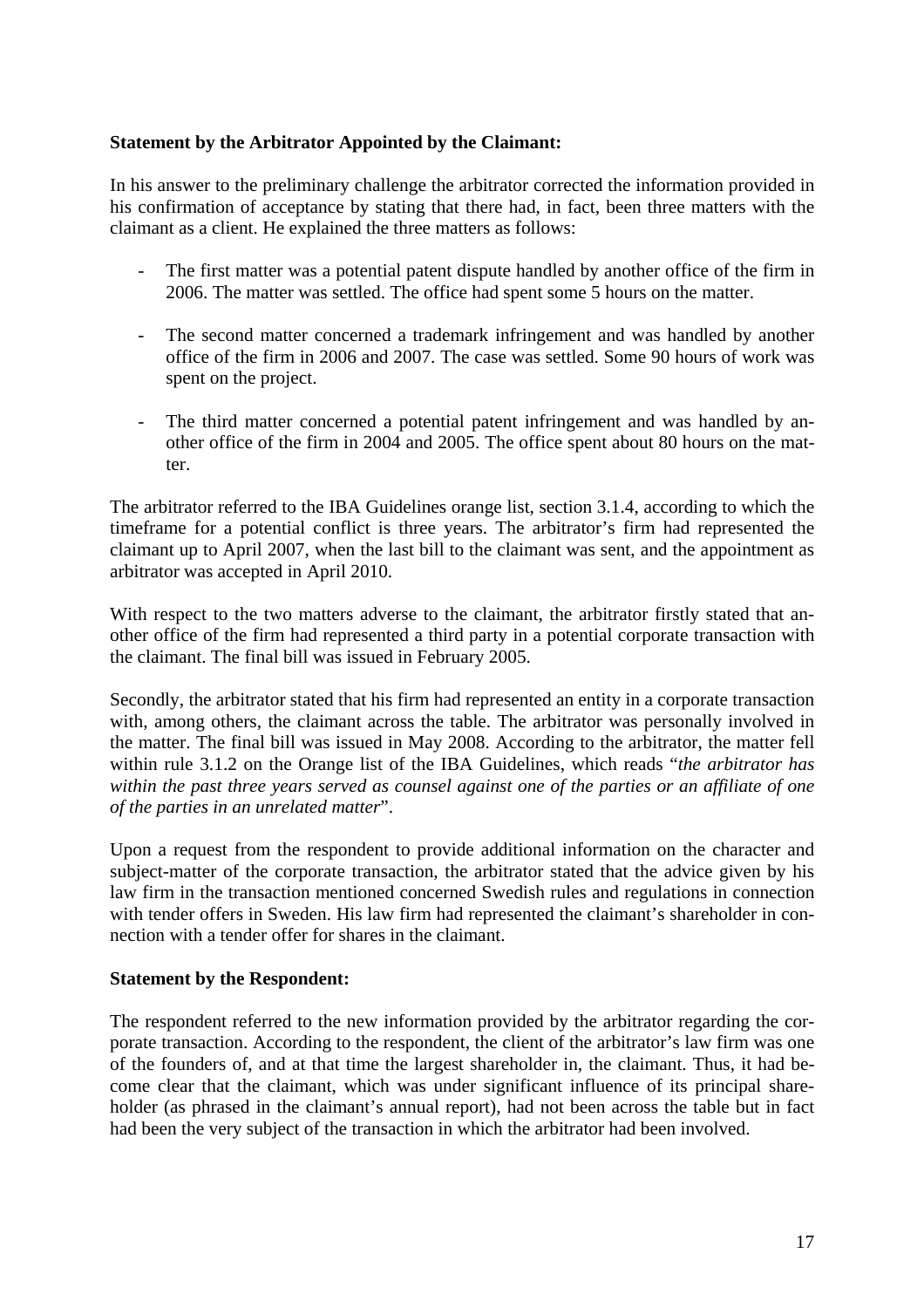Furthermore, the arbitrator's client and a second company had acquired a jointly owned third company for the sole purpose of tendering all outstanding shares in the claimant. The arbitrator was the responsible partner for the matter at his law firm. The arbitrator's client's joint bidder was represented in the joint tender offer by the same law firm, which was now the counsel of the claimant and that had appointed the arbitrator.

With reference to the above, the respondent concluded that the arbitrator had personally advised the claimant's largest shareholder in respect of its joint tender offer for the shares in the claimant during the period when events relevant in the arbitration occurred.

Based on the information provided by the arbitrator and the circumstances accounted for above, the respondent found that there were justifiable doubts as to the arbitrator's impartiality and independence to be an arbitrator in a case involving the claimant. Hence, the respondent maintained its challenge to the arbitrator.

### **Statement by the Claimant:**

The claimant opposed the challenge.

According to the claimant, the circumstances referred to by the respondent did not give rise to justifiable doubts as to the arbitrator's impartiality and independence to serve as an arbitrator in the present proceedings.

The claimant referred to rule 3.1.2 on the orange list of the IBA Guidelines. According to the claimant, the current situation fell within that rule.

The claimant pointed out that situations enumerated in the orange list are situations which may give rise to doubts as to an arbitrator's impartiality and as such should be disclosed by the arbitrator. However, such disclosure does not automatically result in disqualification of the arbitrator. For the arbitrator to be disqualified there must - from an objective point of view and considering the facts of the respective case - be a justifiable doubt as to the arbitrator's independence and impartiality. From that point of view, no justifiable doubt existed.

The claimant reasoned its standpoint by stating that, firstly, the arbitrator had acted as counsel against the claimant, not against the respondent. Secondly, the advice offered by the arbitrator was solely advice on an ownership level and as such unrelated to the business operations of the claimant and unrelated to any of the matters in dispute. The arbitrator had only represented the interests of one of the owners of the claimant and had not at any time represented the interests of the claimant.

# **Statement by the Respondent:**

In its final statement the respondent, among others, pointed out that according to General Standard 2(c) of the IBA Guidelines, doubts are justifiable if a reasonable and informed third party would reach the conclusion that there is a likelihood that the arbitrator may be influenced by factors other than the merits of the case in reaching a decision.

According to the respondent there were justifiable doubts as to the arbitrator's impartiality and independence (i) because of his representation of the claimant's shareholder with regard to the claimant, (ii) because he was - with reference to his professional confidentiality - pre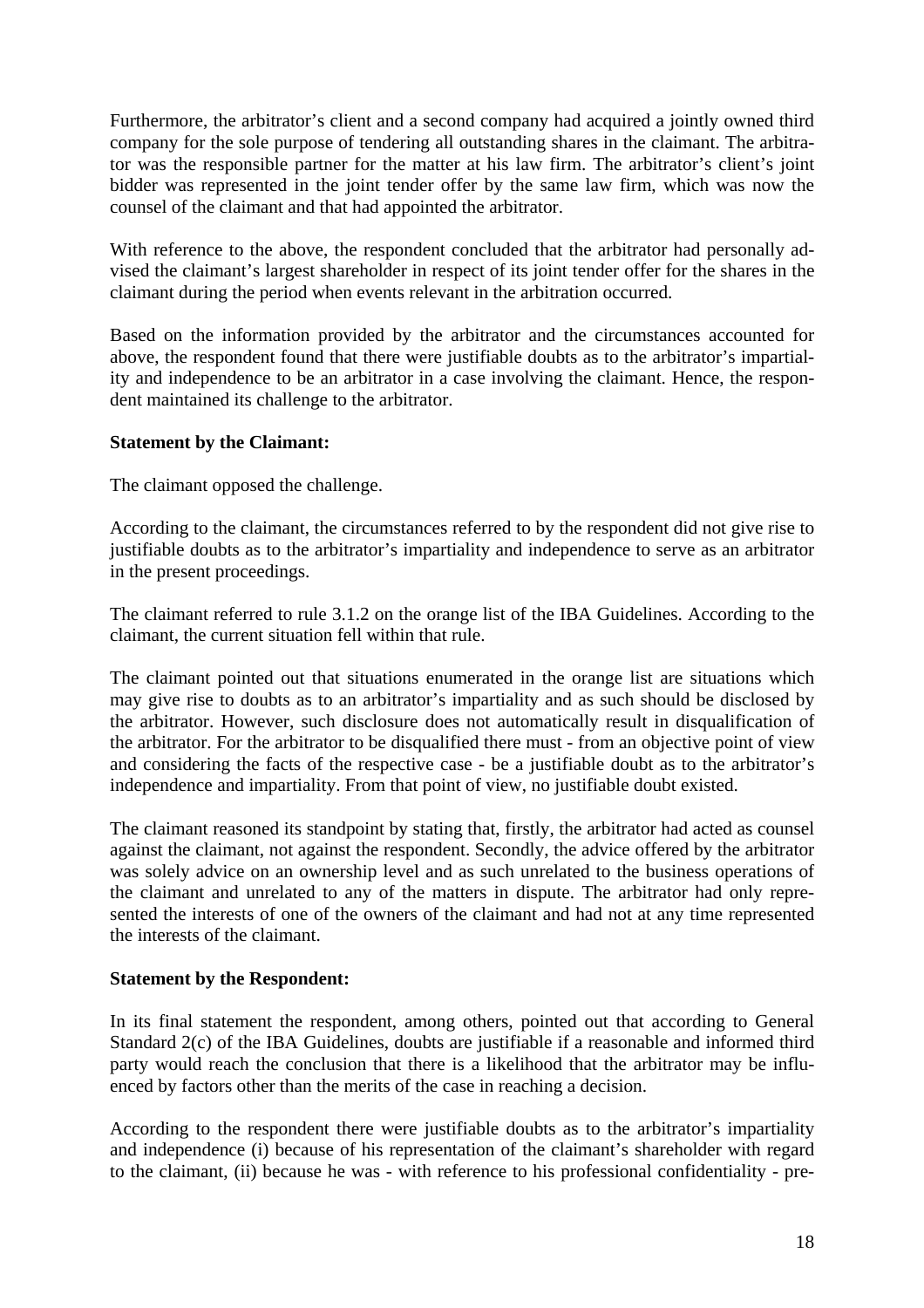vented from making a complete disclosure of relevant facts and, (iii) because of the manner in which he had made his disclosures.

# **Decision by the SCC Board:**

The challenge was sustained. The arbitrator was released from his appointment.

### **CASE 7: SCC Arbitration V (058/2008)**

Challenge by the claimant to the arbitrator appointed by the respondent.

**Nationality of the parties:**  Claimant: Sweden Respondent: Sweden

**Seat of arbitration:**  Stockholm, Sweden

### **Nationality of the arbitrators:**

Chair: Sweden Arbitrator appointed by the claimant: Sweden Arbitrator appointed by the respondent: Sweden

#### **Nationality of counsel:**

For claimant: Sweden For respondent: Sweden

**Applicable rules:**  SCC Arbitration Rules

**Language:**  Swedish

### **Background:**

The parties had concluded a delivery agreement. The claimant filed a request for arbitration seeking damages based on an alleged breach of contract by the respondent.

### **Challenge to the Arbitrator Appointed by the Respondent:**

The claimant challenged the arbitrator appointed by the respondent. The challenge was based on the fact that the claimant's counsel acted as counsel for two other claimants in pending District Court proceedings in which the challenged arbitrator was personally the respondent.

### **Statement by the Challenged Arbitrator:**

The challenged arbitrator opposed the challenge.